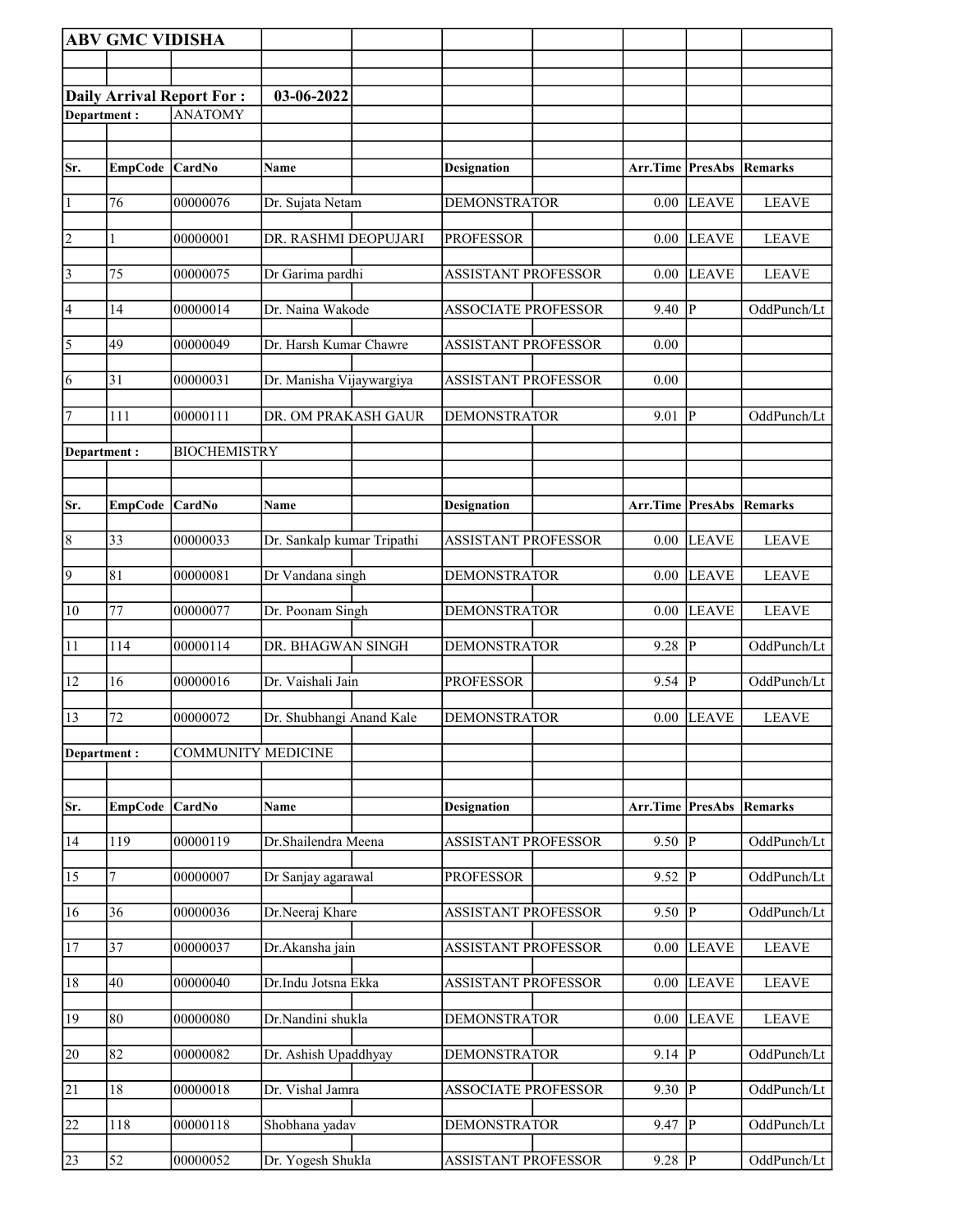| $\overline{24}$ | 113             | 00000113                 | DR. ANIRUDH                 | <b>DEMONSTRATOR</b>        | 9.47                            | P              | OddPunch/Lt    |
|-----------------|-----------------|--------------------------|-----------------------------|----------------------------|---------------------------------|----------------|----------------|
| 25              | 24              | 00000024                 | Dr. Richa Nigam             | <b>ASSOCIATE PROFESSOR</b> | 0.00                            | <b>LEAVE</b>   | <b>LEAVE</b>   |
| Department:     |                 | <b>DEAN</b>              |                             |                            |                                 |                |                |
|                 |                 |                          |                             |                            |                                 |                |                |
| Sr.             | <b>EmpCode</b>  | CardNo                   | Name                        | <b>Designation</b>         | <b>Arr.Time PresAbs Remarks</b> |                |                |
| 26              | 97              | 00000097                 | DR. Sunil Nandeshwar        | <b>DEAN</b>                | 0.00                            | <b>OD</b>      | <b>OD</b>      |
| Department:     |                 | <b>FORANSIC MEDICINE</b> |                             |                            |                                 |                |                |
|                 |                 |                          |                             |                            |                                 |                |                |
| Sr.             | <b>EmpCode</b>  | <b>CardNo</b>            | Name                        | <b>Designation</b>         | Arr.Time PresAbs                |                | <b>Remarks</b> |
|                 |                 |                          |                             |                            |                                 |                |                |
| 27              | 85              | 00000085                 | Dr. Sharad Dohare           | <b>DEMONSTRATOR</b>        | 0.00                            | <b>LEAVE</b>   | <b>LEAVE</b>   |
| 28              | 112             | 00000112                 | DR. POOJA TIWARI            | <b>DEMONSTRATOR</b>        | 0.00                            | <b>LEAVE</b>   | <b>LEAVE</b>   |
| 29              | 35              | 00000035                 | Dr. Narendra singh patel    | <b>ASSOCIATE PROFESSOR</b> | 9.51                            | $ {\bf P} $    | OddPunch/Lt    |
| 30              | 54              | 00000054                 | Dr.Manish Nigam             | <b>PROFESSOR</b>           | 0.00                            | <b>LEAVE</b>   | <b>LEAVE</b>   |
| 31              | 126             | 00000126                 | Dr. Vivek kumar Chouksey    | <b>ASSISTANT PROFESSOR</b> | 0.00                            |                |                |
| Department :    |                 | MICROBIOLOGY             |                             |                            |                                 |                |                |
|                 |                 |                          |                             |                            |                                 |                |                |
| Sr.             | <b>EmpCode</b>  | <b>CardNo</b>            | Name                        | <b>Designation</b>         | Arr.Time PresAbs                |                | Remarks        |
| 32              | 4               | 00000004                 | Dr Avinash laghave          | <b>PROFESSOR</b>           | 9.59                            | P              | OddPunch/Lt    |
|                 |                 |                          |                             |                            |                                 |                |                |
| 33              | 125             | 00000125                 | DR.Himanshi Bansal          | <b>ASSISTANT PROFESSOR</b> | 9.33                            | lР             | OddPunch/Lt    |
| 34              | 88              | 00000088                 | Dr. Sanjay Singh            | ASSISTANT PROFESSOR        | 0.00                            | <b>LEAVE</b>   | <b>LEAVE</b>   |
| 35              | 106             | 00000106                 | Dr.Aarti Jain               | <b>ASSOCIATE PROFESSOR</b> | 0.00                            |                |                |
| 36              | $\overline{79}$ | 00000079                 | Dr.Prashant kumar bhakoriya | <b>DEMONSTRATOR</b>        | 9.51                            | $\overline{P}$ | OddPunch/Lt    |
| 37              | 110             | 00000110                 | DR, RAGINI DANGI            | <b>DEMONSTRATOR</b>        | $9.28$ P                        |                | OddPunch/Lt    |
| Department:     |                 | PATHOLOGY                |                             |                            |                                 |                |                |
|                 |                 |                          |                             |                            |                                 |                |                |
| Sr.             | <b>EmpCode</b>  | CardNo                   | Name                        | <b>Designation</b>         | Arr.Time PresAbs                |                | <b>Remarks</b> |
| 38              | 6               | 00000006                 | Dr Gopal krishna sawke      | <b>PROFESSOR</b>           | $9.53$ P                        |                | OddPunch/Lt    |
|                 |                 |                          |                             |                            |                                 |                |                |
| 39              | 128             | 00000128                 | DR.PREETI MANDLOI           | <b>ASSISTANT PROFESSOR</b> | 0.00                            |                |                |
| 40              | 17              | 00000017                 | Dr. Tina Rai                | <b>ASSOCIATE PROFESSOR</b> | 9.48                            | P              | OddPunch/Lt    |
| 41              | 134             | 00000134                 | Dr.Pragati Awashti          | DEMONSTRATOR               | 9.48                            | P              | OddPunch/Lt    |
| 42              | 78              | 00000078                 | Dr. Rajnikant ahirwar       | <b>DEMONSTRATOR</b>        | 9.00                            | P              | OddPunch/Lt    |
| 43              | 51              | 00000051                 | Dr. Lal Pranay singh        | <b>ASSISTANT PROFESSOR</b> | 9.55                            | P              | OddPunch/Lt    |
| 44              | 84              | 00000084                 | Dr. Sunil Nagar             | <b>DEMONSTRATOR</b>        | 0.00                            | <b>LEAVE</b>   | <b>LEAVE</b>   |
| 45              | 48              | 00000048                 | Dr.Pratibha Meena           | <b>ASSISTANT PROFESSOR</b> | 9.51                            | P              | OddPunch/Lt    |
|                 |                 |                          |                             |                            |                                 |                |                |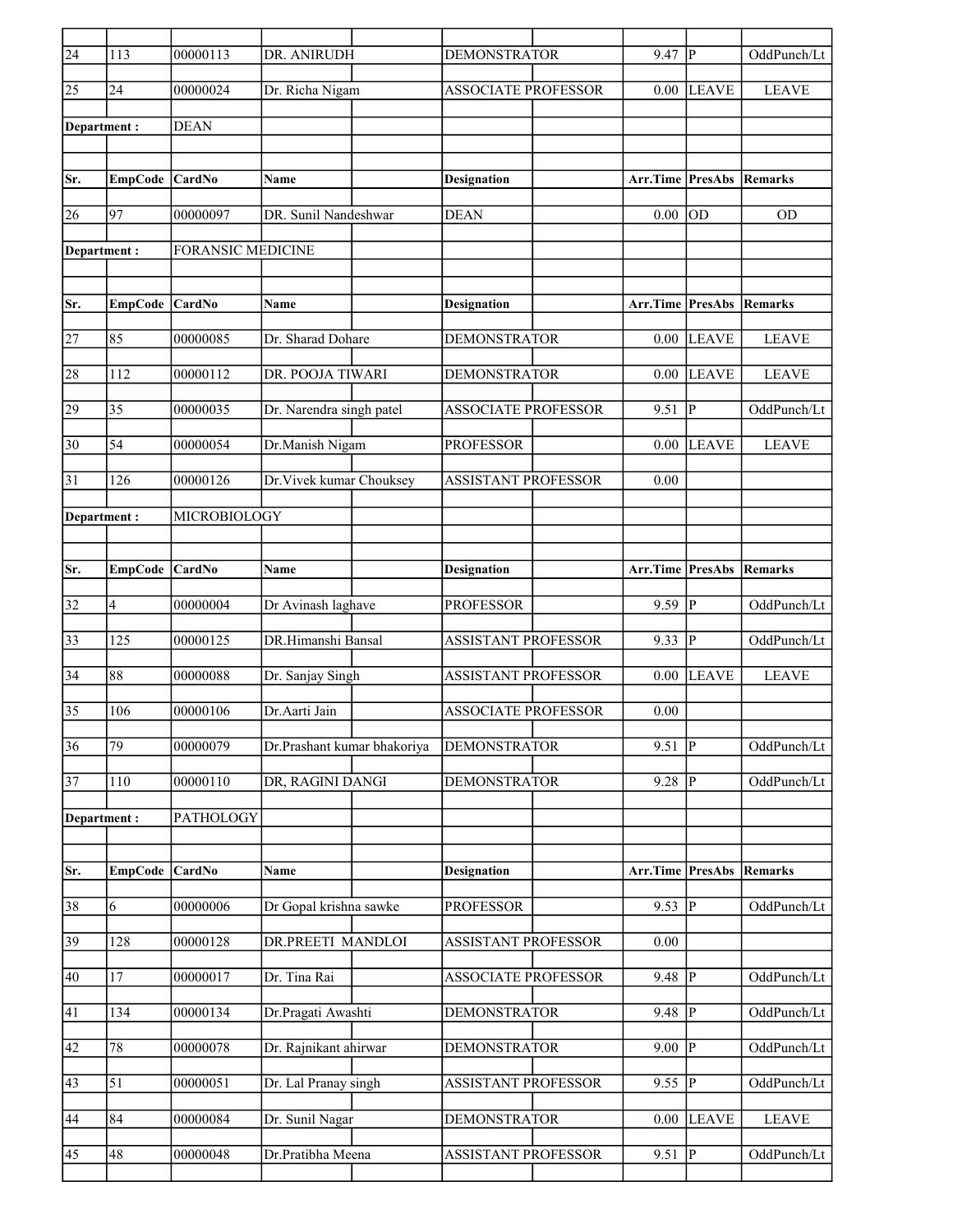| 46              | 83             | 00000083     | Dr.Fuzail Ahmad         | <b>DEMONSTRATOR</b>        | 0.00                    |                |                |
|-----------------|----------------|--------------|-------------------------|----------------------------|-------------------------|----------------|----------------|
|                 | Department:    | PHARAMCOLOGY |                         |                            |                         |                |                |
|                 |                |              |                         |                            |                         |                |                |
|                 |                |              |                         |                            |                         |                |                |
| Sr.             | <b>EmpCode</b> | CardNo       | <b>Name</b>             | <b>Designation</b>         | <b>Arr.Time PresAbs</b> |                | Remarks        |
|                 |                |              |                         |                            |                         |                |                |
| 47              | 73             | 00000073     | Dr. Sudhir Kumar Jain   | <b>ASSISTANT PROFESSOR</b> | 9.49                    | <sup> </sup> P | OddPunch/Lt    |
| 48              | 133            | 00000133     | Dr.Monika Sahu          | <b>DEMONSTRATOR</b>        | 9.40                    | IР             | OddPunch/Lt    |
|                 |                |              |                         |                            |                         |                |                |
| 49              | 22             | 00000022     | Dr Akhilesh kumar       | <b>PROFESSOR</b>           | 7.39                    | P              | OddPunch       |
| 50              | 74             | 00000074     | Dr. Raina Jain          | <b>ASSISTANT PROFESSOR</b> | 0.00                    | <b>LEAVE</b>   | <b>LEAVE</b>   |
|                 | Department:    | PHYSIOLOGY   |                         |                            |                         |                |                |
|                 |                |              |                         |                            |                         |                |                |
|                 |                |              |                         |                            |                         |                |                |
| Sr.             | <b>EmpCode</b> | CardNo       | <b>Name</b>             | <b>Designation</b>         | Arr.Time                | <b>PresAbs</b> | <b>Remarks</b> |
| $\overline{51}$ | 108            | 00000108     | Dr.Geeta Shammani       | <b>ASSISTANT PROFESSOR</b> | 9.02                    | <sup> p</sup>  | OddPunch/Lt    |
|                 |                |              |                         |                            |                         |                |                |
| $\overline{52}$ | 115            | 00000115     | Dr. SOBHARAN MEENA      | <b>DEMONSTRATOR</b>        | $9.44$ P                |                | OddPunch/Lt    |
| $\overline{53}$ | 70             | 00000070     | Dr. Pankaj Kumar Sharma | <b>DEMONSTRATOR</b>        | $9.54 \overline{P}$     |                | OddPunch/Lt    |
|                 |                |              |                         |                            |                         |                |                |
| 54              | $\,$ 8 $\,$    | 00000008     | Dr Suman rai            | <b>PROFESSOR</b>           | 9.41                    | <sup> </sup> P | OddPunch/Lt    |
|                 |                |              |                         |                            |                         |                |                |
| 55              | 15             | 00000015     | Dr. Mona Kharbanda      | <b>ASSOCIATE PROFESSOR</b> | 0.00                    |                |                |
| 56              | 32             | 00000032     | Dr.Brajesh sharma       | ASSISTANT PROFESSOR        | 0.00                    | <b>LEAVE</b>   | <b>LEAVE</b>   |
| 57              | 71             | 00000071     | Dr. Parul Sharma        | <b>DEMONSTRATOR</b>        | $9.54$ P                |                | OddPunch/Lt    |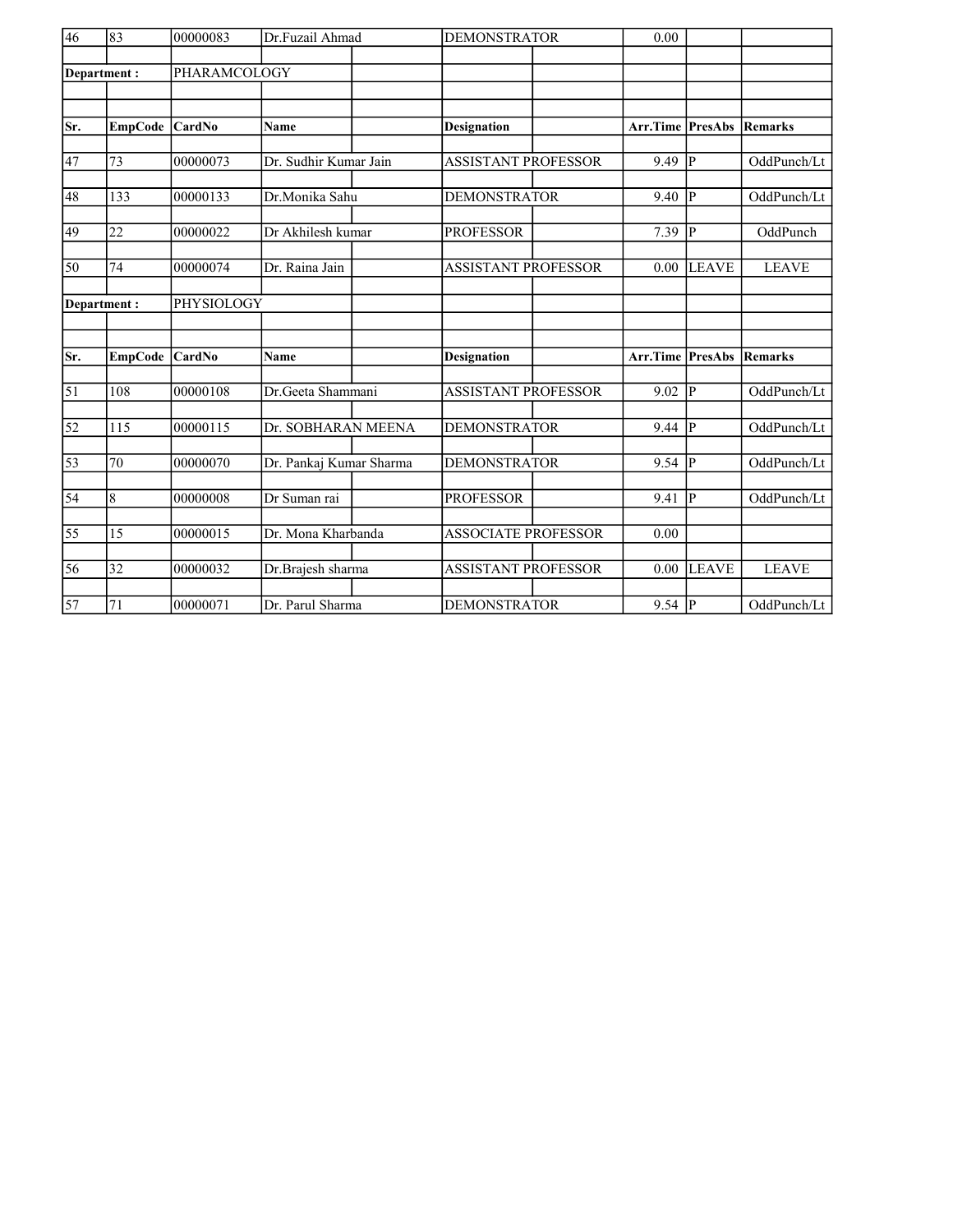|                                                                      | <b>ABV GMC VIDISHA</b> |                    |                            |                                           |                                 |                        |                            |
|----------------------------------------------------------------------|------------------------|--------------------|----------------------------|-------------------------------------------|---------------------------------|------------------------|----------------------------|
|                                                                      |                        |                    |                            |                                           |                                 |                        |                            |
|                                                                      |                        |                    | 03-06-2022                 |                                           |                                 |                        |                            |
| <b>Daily Arrival Report For:</b><br><b>ANESTHESIA</b><br>Department: |                        |                    |                            |                                           |                                 |                        |                            |
|                                                                      |                        |                    |                            |                                           |                                 |                        |                            |
|                                                                      |                        |                    |                            |                                           |                                 |                        |                            |
| Sr.                                                                  | EmpCode CardNo         |                    | Name                       | <b>Designation</b>                        | Arr.Time                        | <b>PresAbs Remarks</b> |                            |
| $\vert$ 1                                                            | 127                    | 00000127           | DR.JYOTI RAGHUWANSHI       | <b>ASSISTANT PROFESSOR</b>                | 9.27                            | $\overline{P}$         | OddPunch/Lt                |
| $\vert$ 2                                                            | 57                     | 00000057           | Dr. Vinyak Gour            | <b>ASSOCIATE PROFESSOR</b>                | 0.00                            | <b>LEAVE</b>           | <b>LEAVE</b>               |
| $\vert$ 3                                                            | 58                     | 00000058           | Dr.Sevras Hingwe           | <b>ASSISTANT PROFESSOR</b>                | 9.40                            | P                      | Lt/Erl                     |
| 4                                                                    | 59                     | 00000059           | Dr.Chandrakant             | <b>ASSISTANT PROFESSOR</b>                | 9.04                            | ∣P                     | Lt/Erl                     |
| Department:                                                          |                        | <b>DEAN OFFICE</b> |                            |                                           |                                 |                        |                            |
| Sr.                                                                  | EmpCode CardNo         |                    | Name                       | <b>Designation</b>                        | <b>Arr.Time PresAbs Remarks</b> |                        |                            |
|                                                                      |                        |                    |                            |                                           |                                 |                        |                            |
| $\overline{\mathbf{5}}$                                              | 104                    | 00000104           | Mukesh Kumar               | <b>ADMIN</b>                              | 9.35                            | P                      | OddPunch/Lt                |
| 12                                                                   | 101                    | 00000101           | <b>Bhim Singh Parmar</b>   | <b>ADMIN</b>                              | 7.31                            | P                      | OddPunch                   |
| 13                                                                   | 102                    | 00000102           | <b>Amit Singh Parihar</b>  | <b>ADMIN</b>                              | 0.00                            |                        |                            |
| 14                                                                   | 103                    | 00000103           | Namrata Jogdand            | <b>ADMIN</b>                              | 9.36                            | P                      | OddPunch/Lt                |
| Department:                                                          |                        | <b>DENTISTRY</b>   |                            |                                           |                                 |                        |                            |
|                                                                      |                        |                    |                            |                                           |                                 |                        |                            |
|                                                                      |                        |                    |                            |                                           |                                 |                        |                            |
| Sr.                                                                  | <b>EmpCode</b>         | <b>CardNo</b>      | Name                       | <b>Designation</b>                        | Arr.Time                        | <b>PresAbs</b>         | Remarks                    |
| 15                                                                   | 131                    | 00000131           |                            | DR. HEERALAL CHOKOTIY ASSISTANT PROFESSOR | 9.41                            | $\bf P$                | OddPunch/Lt                |
| 16                                                                   | 64                     | 00000064           | Dr.Rishi Thukral           | <b>ASSOCIATE PROFESSOR</b>                | 9.46                            | P                      | Lt/Erl                     |
| 17                                                                   | 116                    | 00000116           | Dr.Bharat jayant sumbh     | <b>PROFESSOR</b>                          |                                 | $0.00$ LEAVE           | <b>LEAVE</b>               |
| Department:                                                          |                        | DERMATOLOGY        |                            |                                           |                                 |                        |                            |
| Sr.                                                                  | EmpCode                | CardNo             | Name                       | <b>Designation</b>                        | Arr.Time                        | <b>PresAbs</b>         | Remarks                    |
| 18                                                                   | 100                    | 00000100           | Dr.sourabh jain            | <b>ASSOCIATE PROFESSOR</b>                | 0.00                            | <b>LEAVE</b>           | <b>LEAVE</b>               |
|                                                                      |                        |                    |                            |                                           |                                 |                        |                            |
| Department:                                                          |                        | E.N.T.             |                            |                                           |                                 |                        |                            |
|                                                                      |                        |                    |                            |                                           |                                 |                        |                            |
| Sr.                                                                  | EmpCode CardNo         |                    | Name                       | <b>Designation</b>                        | <b>Arr.Time PresAbs Remarks</b> |                        |                            |
| 19                                                                   | 56                     | 00000056           | Dr. Aditya Gargav          | <b>ASSOCIATE PROFESSOR</b>                | 9.17                            | P                      | OddPunch/Lt                |
| 20                                                                   | 27                     | 00000027           | Dr. Shiv Kumar Raghuwanshi | <b>PROFESSOR</b>                          | 9.07                            | $\overline{P}$         | $\mathbf{Lt}/\mathbf{Erl}$ |
| Department:                                                          |                        | <b>MEDICINE</b>    |                            |                                           |                                 |                        |                            |
|                                                                      |                        |                    |                            |                                           |                                 |                        |                            |
| Sr.                                                                  | EmpCode CardNo         |                    | Name                       | <b>Designation</b>                        | Arr.Time                        |                        | <b>PresAbs Remarks</b>     |
| 21                                                                   | 12                     | 00000012           | Dr Preshant shrivastava    | <b>PROFESSOR</b>                          | $0.00\,$                        | <b>LEAVE</b>           | <b>LEAVE</b>               |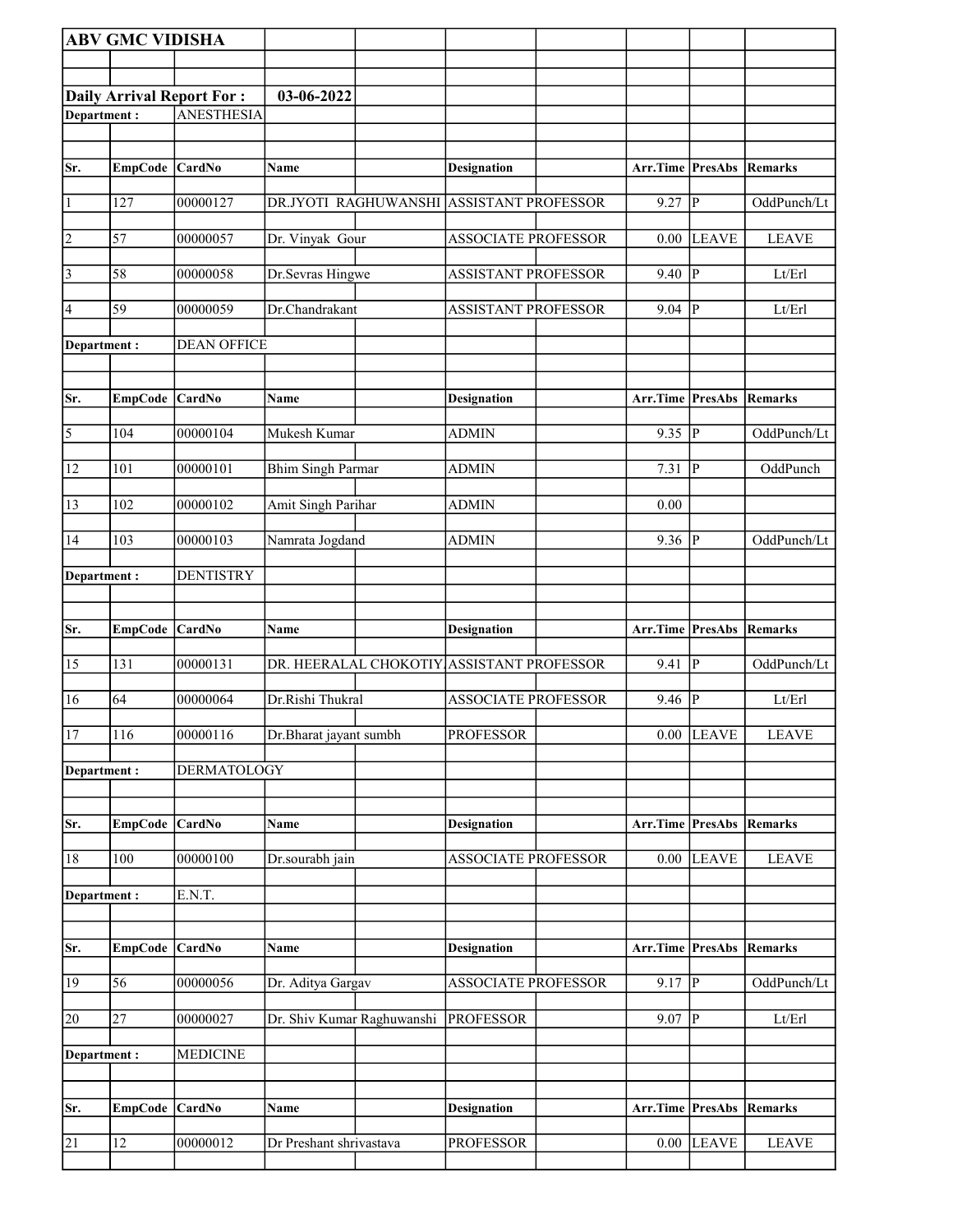| $ 30\rangle$<br>22<br>00000030<br>Dr. Sandeep Aharwar<br><b>ASSOCIATE PROFESSOR</b>                | $8.16$ P |                | OddPunch                        |
|----------------------------------------------------------------------------------------------------|----------|----------------|---------------------------------|
| $\overline{23}$<br>129<br>Dr. Mahendra pratap Singh<br>00000129<br><b>ASSISTANT PROFESSOR</b>      | 8.46     | IР             | Lt/Erl                          |
| 24<br>23<br>Dr. Arvind Chouhan<br>00000023<br><b>ASSOCIATE PROFESSOR</b>                           | 0.00     |                |                                 |
| $\overline{25}$<br>$\overline{50}$<br>00000050<br>Dr.vinod Dangi<br><b>ASSISTANT PROFESSOR</b>     | $9.26$ P |                | OddPunch/Lt                     |
| <b>OBST. &amp; GYNEE</b><br>Department:                                                            |          |                |                                 |
|                                                                                                    |          |                |                                 |
| Sr.<br>EmpCode CardNo<br><b>Name</b><br><b>Designation</b>                                         |          |                | <b>Arr.Time PresAbs Remarks</b> |
| 96<br>00000096<br>DR. Sudha Chourasia<br>26<br><b>PROFESSOR</b>                                    | 10.27    | P              | OddPunch/Lt                     |
| $\overline{27}$<br>42<br>00000042<br>Dr. Mridula singh<br><b>ASSISTANT PROFESSOR</b>               | 0.00     | <b>LEAVE</b>   | <b>LEAVE</b>                    |
| 28<br>41<br>00000041<br>Dr.Aarti sharma<br><b>ASSOCIATE PROFESSOR</b>                              | 0.00     | <b>LEAVE</b>   | <b>LEAVE</b>                    |
| OPHTHALMOLOGY<br>Department:                                                                       |          |                |                                 |
|                                                                                                    |          |                |                                 |
| EmpCode CardNo<br>Sr.<br><b>Name</b><br><b>Designation</b>                                         |          |                | <b>Arr.Time PresAbs Remarks</b> |
| 29<br>121<br>00000121<br>Dr.Nikhila Yadav<br><b>ASSISTANT PROFESSOR</b>                            | 9.29     | IР             | OddPunch/Lt                     |
| $\overline{30}$<br>00000120<br>Dr.Shivcharan Lal Chadravansh PROFESSOR<br>120                      | 9.56     | P              | OddPunch/Lt                     |
|                                                                                                    |          |                | <b>LEAVE</b>                    |
| 31<br>Dr. Sapna Raghuwanshi<br>46<br>00000046<br><b>ASSOCIATE PROFESSOR</b>                        | 0.00     | <b>LEAVE</b>   |                                 |
| <b>ORTHOPEDICS</b><br>Department:                                                                  |          |                |                                 |
|                                                                                                    |          |                |                                 |
| Sr.<br>EmpCode CardNo<br>Name<br><b>Designation</b>                                                | Arr.Time |                | <b>PresAbs Remarks</b>          |
| $\overline{32}$<br>123<br>00000123<br>Dr. Vipin kumar Mishraa<br><b>ASSISTANT PROFESSOR</b>        | 9.16     | P              | $\mathbf{Lt}/\mathbf{Erl}$      |
| $\overline{33}$<br>124<br>00000124<br>Dr.Sunil Kirar<br><b>ASSISTANT PROFESSOR</b>                 | 9.10     | P              | Lt/Erl                          |
| $\overline{34}$<br>Dr. Sanjay Upadhya<br>$\overline{55}$<br>00000055<br><b>ASSOCIATE PROFESSOR</b> | $9.47$ P |                | OddPunch/Lt                     |
| $\overline{35}$<br>00000020<br>Dr. Sanat Singh<br><b>ASSOCIATE PROFESSOR</b><br>20                 | 0.00     | <b>LEAVE</b>   | <b>LEAVE</b>                    |
| 00000010<br>36<br>10<br>Dr Atul varshney<br><b>PROFESSOR</b>                                       | 9.49     | P              | OddPunch/Lt                     |
| <b>PEADITRICS</b><br>Department:                                                                   |          |                |                                 |
|                                                                                                    |          |                |                                 |
| Sr.<br><b>EmpCode</b><br>CardNo<br>Name<br><b>Designation</b>                                      | Arr.Time | <b>PresAbs</b> | <b>Remarks</b>                  |
| $\overline{37}$<br>61<br>00000061<br>Dr.Deepak K. Uikey<br><b>ASSOCIATE PROFESSOR</b>              | 9.37     | $\overline{P}$ | OddPunch/Lt                     |
| 38<br>19<br>Dr. D Sharad Gedam<br><b>ASSOCIATE PROFESSOR</b><br>00000019                           | 9.43     | IР             | OddPunch/Lt                     |
| 39<br>9<br>00000009<br>Dr Neeti agarawal<br><b>PROFESSOR</b>                                       | 9.24     | P              | OddPunch/Lt                     |
| 40<br><b>ASSISTANT PROFESSOR</b><br>44<br>00000044<br>Dr. Priya Gogia                              | 0.00     |                |                                 |
| 41<br>60<br>Dr.Shiv R.k. Dubey<br><b>ASSISTANT PROFESSOR</b><br>00000060                           | 0.00     |                |                                 |
| Department:<br><b>PSYCHIATRY</b>                                                                   |          |                |                                 |
|                                                                                                    |          |                |                                 |